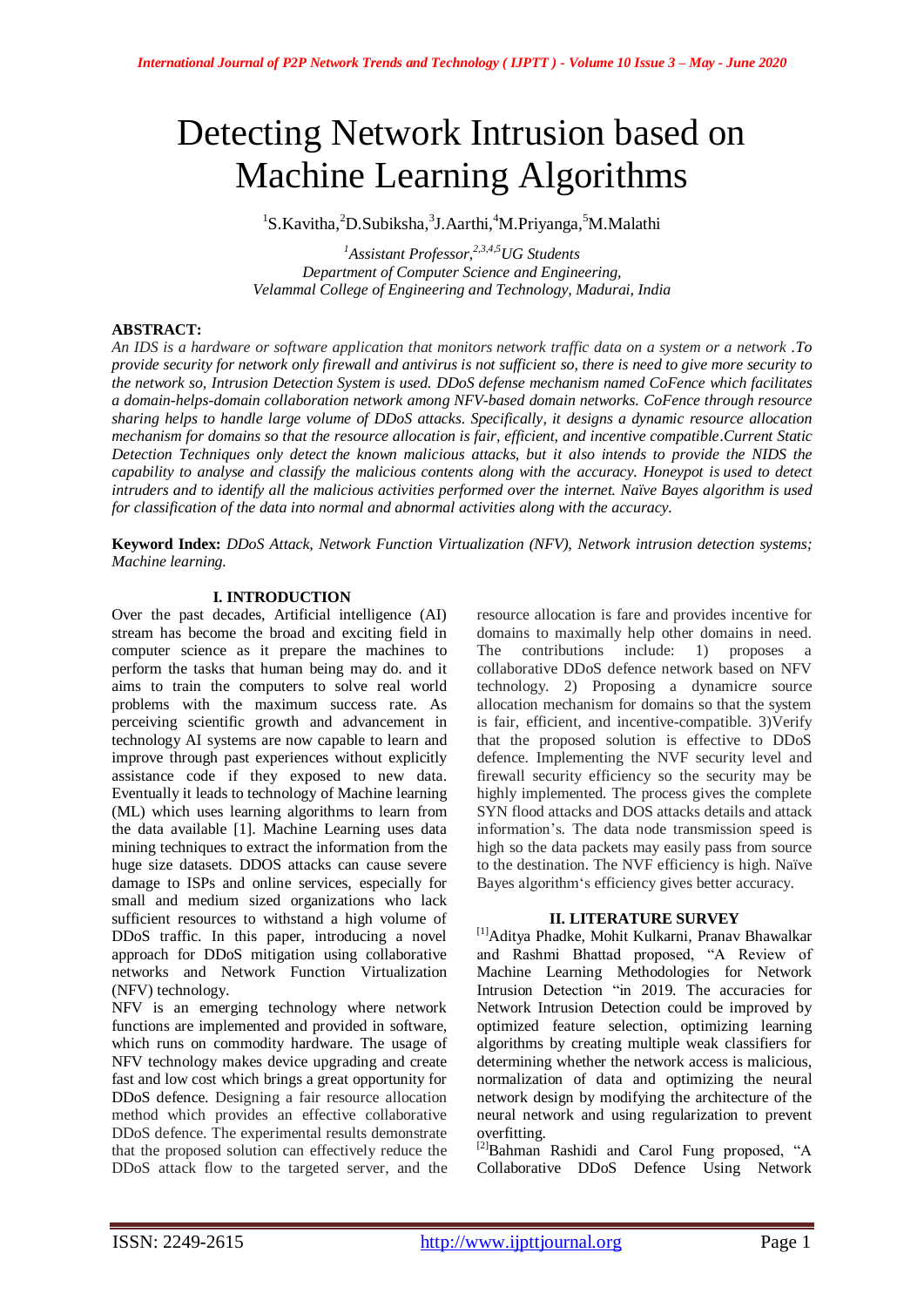Function Virtualization " in 2016, describes CoFence, a collaborative network to defend against DDoS attacks based on network virtualization technology, where domain networks under DDoS attack can redirect excessive traffic to other collaborating domains for filtering.

[3]Iman Sharafaldin, Arash Habibi Lashkari and Ali A. Ghorbani proposed, "Toward Generating a New Intrusion Detection Dataset and Intrusion Traffic Characterization" in 2018.It extracts the 80 traffic features from the dataset and clarify the best short feature set to detect each attack family using Random Forest Regressor algorithm. In the future, can increase number of PCs as well as conducting more up to date attacks.

[4]JayshreeJha and Leena Ragha proposed, "Intrusion Detection System using Support Vector Machine" in 2013.It provides a review on current trends in intrusion detection using SVM together with a study on technologies implemented by some researchers in this research area. Second it proposes a novel approach to select best feature for detecting intrusion. The proposed approach is based on hybrid approach which combines filter and wrapper models for selecting relevant features. This reduced dataset will increase the performance and detection accuracy of SVM based detection model. Moreover the training and testing time will also be reduced with reduced set of feature.

[5]K. Swathi , D. Sree Lakshmi proposed, "Network Intrusion Detection Using Fast k-Nearest Neighbour Classifier" in 2014. It proposed Fast KNN Classifier algorithm for intrusion detection on large, mixed data set. Analysis of result gives a better prediction of result for different data set in KDD, but also suffered problem in Alarm generation. The processing speed of this algorithm is shown in terms of the number of iterations, and is compared with general KNN Classifier. Rough Set Theory and the Support Vector Machine is used as a tool to enhance the accuracy of the present intrusion detection algorithms.

## **III. INTRUSION DETECTIONSYSTEM**

An IDS typically reports any policy violations or security breaches. An intrusion detection system has a static database of identified malicious behaviour. The input (i.e. the network traffic or system behaviour) is compared with the entries from this database. If the input is malicious, the severity of the threat is detected and a proper countermeasure is used. The countermeasures range from simple notifications to blocking the activity which is suspected to be a threat. The most prevalent types of IDS are Host-based and Network based.



## *A. Functionalities of IDS:*

- User and system activities is monitored and analysed.
- Analysing system configurations and vulnerabilities.
- Assessing system and file integrity
- Ability of recognizing the patterns of attacks.
- Analysis of abnormal activity patterns.
- Tracking user policy violations.

## *B. Evaluation Metrics for Intrusion Detection Systems:*

To evaluate Intrusion Detection Systems (IDSs) for their efficiency and effectiveness various features of the IDSs can be considered, like performance and correctness to usability. The evaluation confusion matrix is used to represent classification results of the IDS. Following are the factors for the measurement of IDS;

- True Positive: A valid intrusion which triggers an IDS to produce an alarm (TP)
- False Positive: An event signalling of IDS gives an alarm when no intrusion has taken place (FP).
- False Negative: IDS is not able to detect an actual intrusion (FN).
- True Negative: When no attack has taken place places on an IDS based on past performance and analysis

To help determine its ability to effectively identify an attack Confusion (Evaluation) matrix Confusion matrix is an evaluation matrix that represents result of classification. It represents true and false classification results. The followings are the possibilities to classify events and depicted in Table 1: Confusion matrix

| Table 1: Confusion matrix |                         |                         |  |  |  |  |
|---------------------------|-------------------------|-------------------------|--|--|--|--|
| Actual                    | <b>Predicted Attack</b> | <b>Predicted Normal</b> |  |  |  |  |
| Attack                    | TР                      | FN                      |  |  |  |  |
| Normal                    | FP                      |                         |  |  |  |  |

Metrics from confusion matrix Different performance metrics are defined in terms of the confusion matrix variables. These metrics generate some numeric values that are easily comparable.

- Classification rate (CR)
- Detection rate ( DR )
- False positive rate (FPR)
- Precision rate (PR)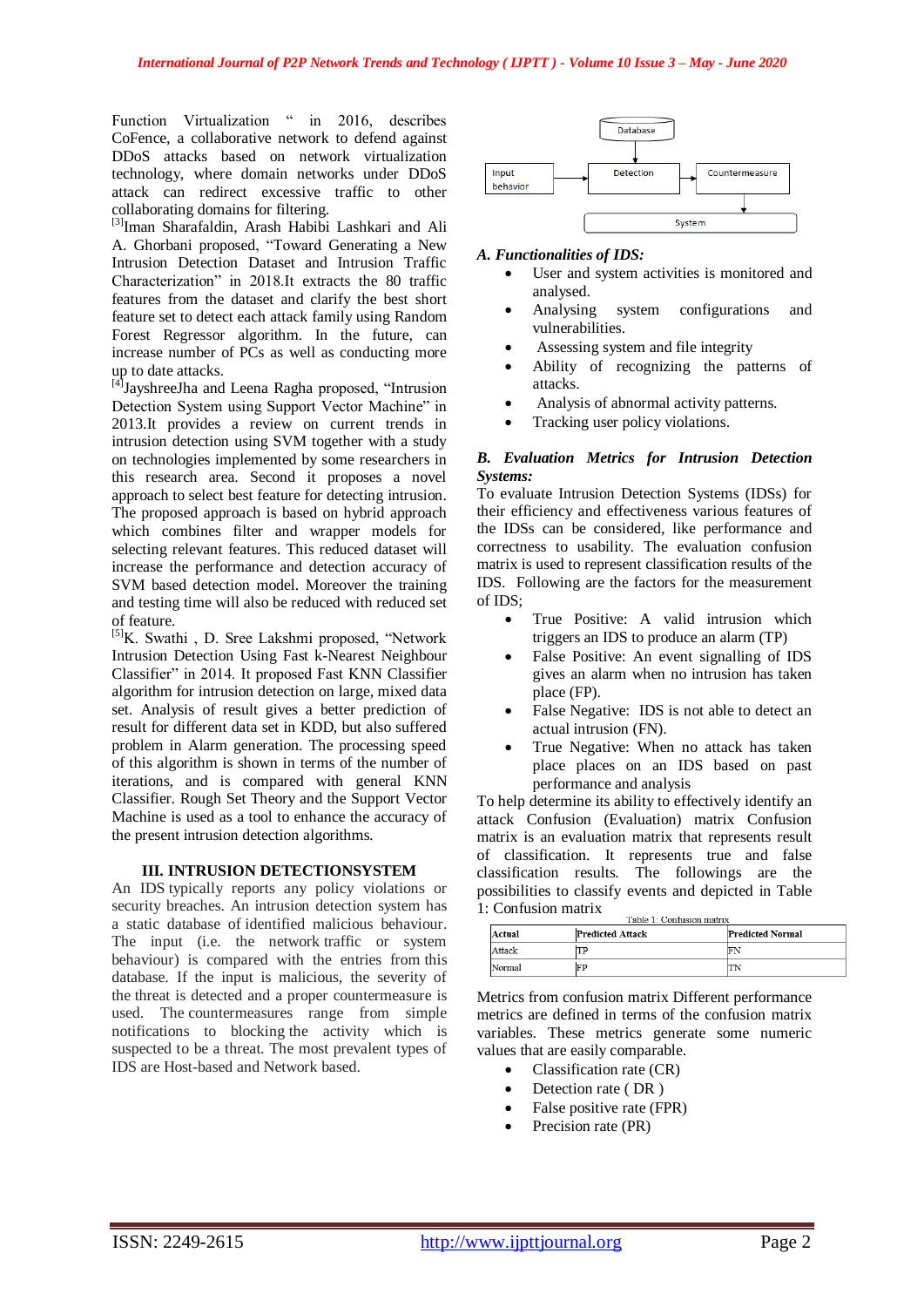#### *C. Dataset for Intrusion Detection System:*

DARPA (Lincoln Laboratory): Dataset was built for network security analysis purposes. DARPA contains tasks like send and receive files using FTP, send and receive email using SMTP and POP3, browse websites, log into remote computers using Telnet and perform work, IRC messages are been sent and received, and the router is been monitored remotely using SNMP.

#### **IV. NETWORKINTRUSIONDETECTION SYSTEM**

A Network Intrusion Detection System (NIDS) is used to keep track of and provide analysis of internet traffic on the subnet. A NIDS reads all incoming data and looks out for suspicious behaviour. The system reacts to such behaviour based on the seriousness of the threat.

#### **V. MACHINE LEARNING**

Machine learning is a class of algorithms that allows software applications to become more precise in estimating outcomes without being explicitly programmed. The algorithm applied to any data is jointly called a model. A machine learning algorithm learns from experience 'E' concerning some class of tasks 'T' and performance measure 'P' if it Performance at task 'T' enhances with experience 'E'



#### **VI. COLLABORATIVEDDOSDEFENCE**

Providing a platform for domain networks helps to enhance resistance against large-scale DDoS attacks. With the help of network function virtualization (NFV) technology, each NFV-enabled domain network can contribute their spare network resource to help other domains in the network when needed.



Figure 1 CoFence Diagram

In its network, the virtual gateway and a virtual IPS is been contained by each NFV-enabled domain. Virtual IPS detects and filters the DDoS attacks.

Due to the flexibility of NFV, a virtual IPS can be created and its capacity can be configured dynamically based on need. When a domains joins CoFence, the domain can choose whether to share its IPS with other trusted domains or not, and configure the maximum external traffic it is willing to handle for other domains. In a CoFence network trust is already established. Service agreement process addresses the trust.

Figure 1 shows a case study of CoFence. When the attacker launches a DDoS attack against the public server in domain 1 and the attack traffic volume exceed the maximum capacity of the local IPS,for filtering some incoming traffic may be redirected to its collaborator domains.

The SYN flood remotely filtered traffic is only forwarded back to domain 1. To be able to collaborate with other domains, a virtual IPS should contain the following functions: 1) Communication Component: This is used to communicate with other domains in the network. The communication in the collaboration network can be divided into three types: (a) request for help and offer to help. (b) Request to add as neighbours and respond to the neighbour adding request. (c) Request remove as neighbours and respond to the neighbour removal request. CoFence is set up as a "separate" defence network and usual traffic is transferred within another network. Ensuring that the requesting help is possible in case of the network link is saturated. 2) Resource Allocation:A domain needs to decide how much of its spare resource it should offer, after receiving a helping request from its neighbour. The decision problem becomes non-trivial when there are multiple requesters at the same time.

A resource allocation component computes the optimal way for the resource allocation decision.

Several design goals include how to make the resource usage efficient, fair to new neighbours, and incentive compatible to encourage more generous sharing. The focus is to design a resource allocation mechanism to meet the above goals. It is worth"s that CoFence is a distributed model and it can be applied to networks with different scales.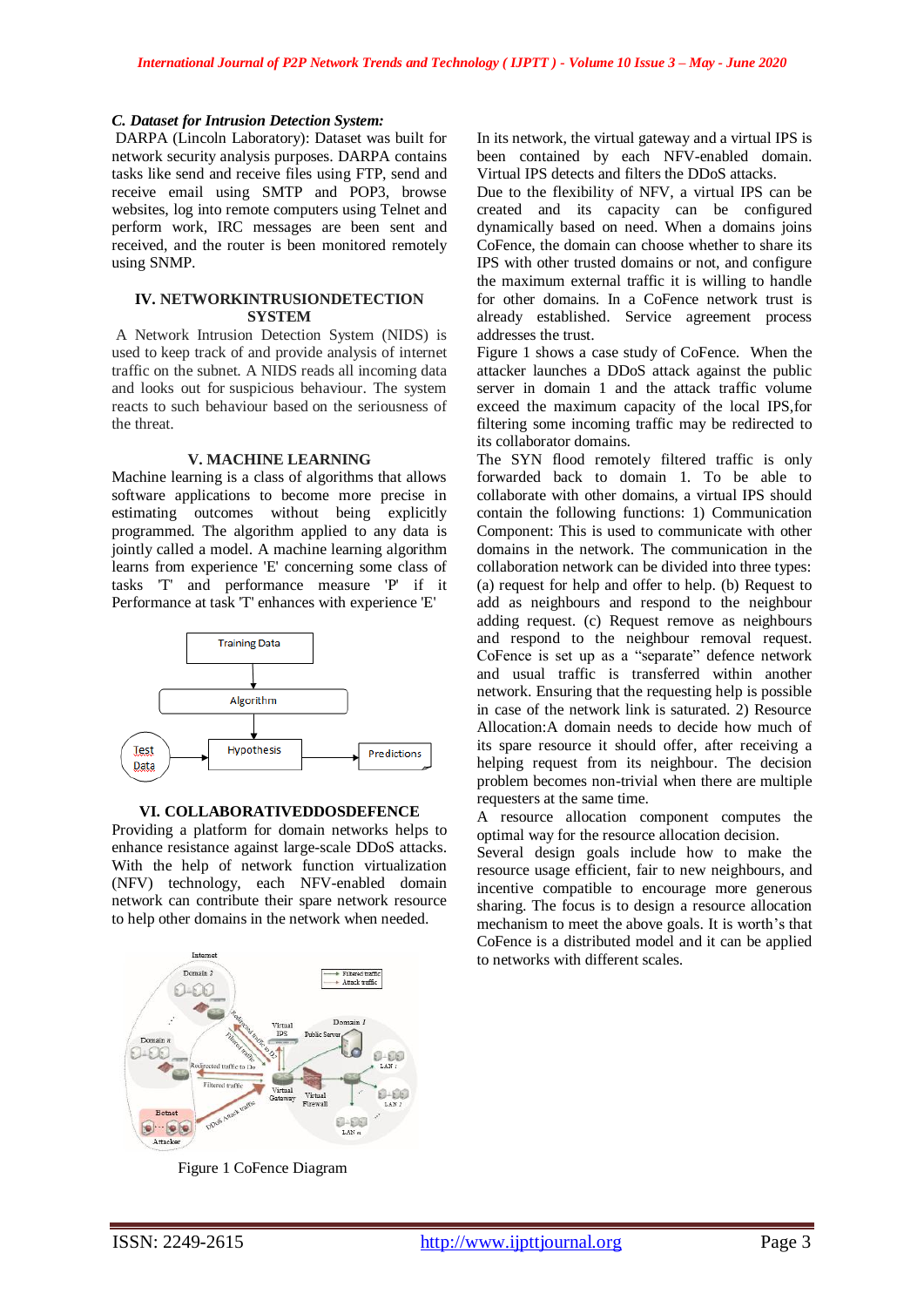## **VII. DATASET COMPARISION WITH ATTACKS**

| <b>Dataset</b> | <b>Browser</b><br><b>Attack</b> | <b>Brute Force</b> | <b>DOS</b>               | <b>SCAN</b> | <b>Back door</b> | <b>DNS</b> | Other<br><b>Attacks</b>  |
|----------------|---------------------------------|--------------------|--------------------------|-------------|------------------|------------|--------------------------|
| <b>DARPA</b>   | V                               | Y                  | Y                        | Y           | N                | N          | $\mathbf{v}$             |
| <b>DEFCON</b>  | N                               | N                  | $\overline{\phantom{0}}$ | Y           | N                | N          | Y                        |
| <b>CAIDA</b>   | N                               | N                  | Y                        | Y           | N                | Y          | $\mathbf{v}$             |
| <b>CDX</b>     | N                               | N                  | Y                        | Y           | N                | Y          | $\overline{\phantom{0}}$ |
| <b>TWENTE</b>  | N                               | Y                  | Y                        | Y           | N                | Y          | $\mathbf{v}$             |
| <b>UMASS</b>   | N                               | N                  |                          | Y           | N                | N          | Y                        |

## **VIII. SYSTEM ARCHITECTURE**



#### **IX. CONCLUSION**

Proposing CoFenceto defend against DDoS attacks based on network virtualization filtering. Focusing the resource allocation mechanism that determines how much resource one domain should offer to the requesters so that the resource is distributed efficiently, fairly, and with incentives.Navies Bayes algorithm classifies the data with the better accuracy of upto 95%.In future work, can implement this concept with the neural network algorithm based on deep learning to get higher accuracy of upto 98% on classification of data

#### **X**. **REFERENCE**

- [1] Aditya Phadke et.al proposed, "*A Review of Machine Learning Methodologies for Network Intrusion Detection*  "in 2019.
- [2] Bahman Rashidi and Carol Fung proposed, "*A Collaborative DDoS Defence Using Network Function Virtualization "* in 2016
- [3] Iman Sharafaldin, Arash Habibi Lashkari and Ali A. Ghorbani proposed, "*Toward Generating a New Intrusion Detection Dataset and Intrusion Traffic Characterization*" in 2018
- [4] Jayshree Jha and Leena Ragh proposed, "*Intrusion Detection System using Support Vector Machine*" in 2013.